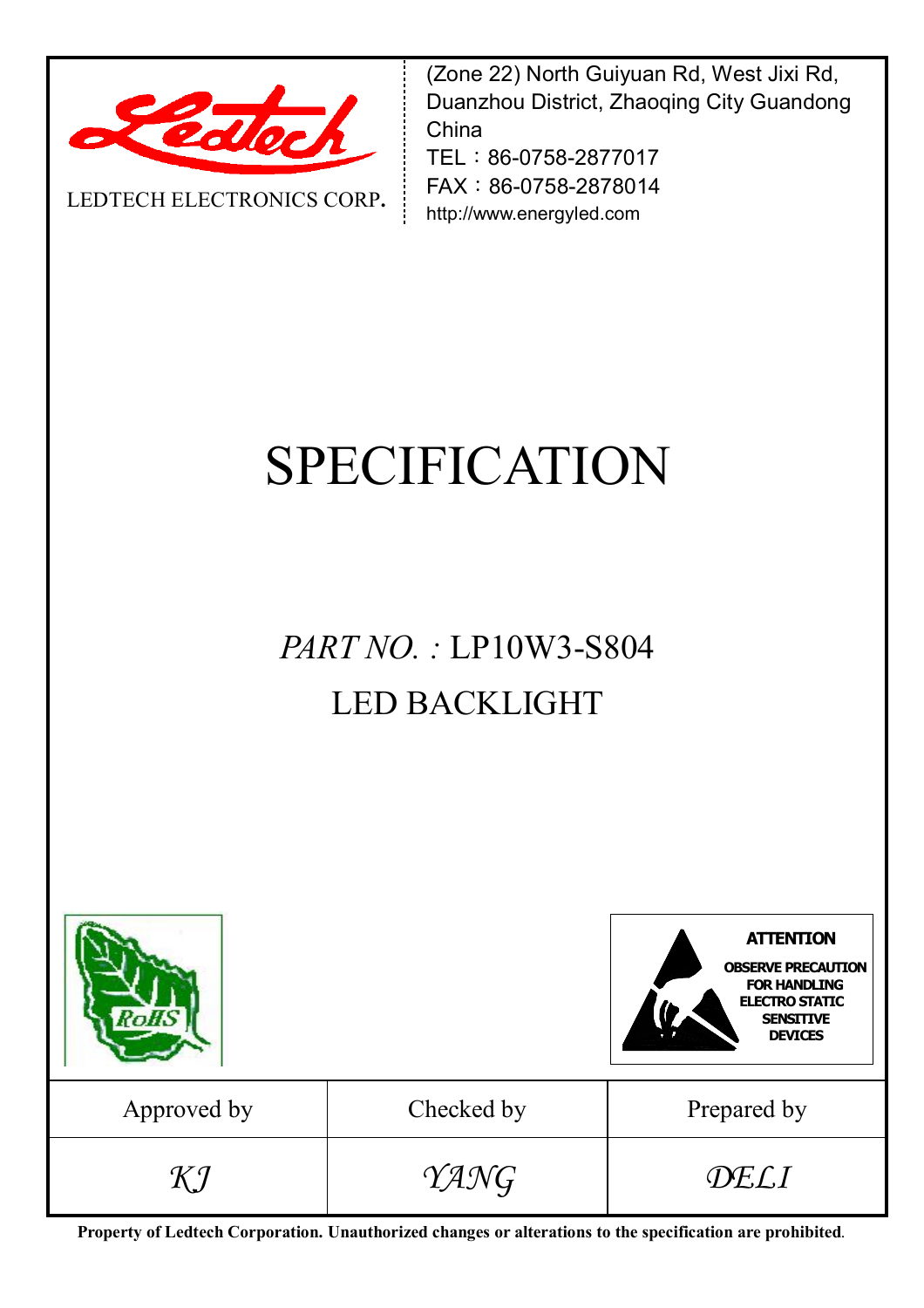

### **MODIFY RECORD**

| <b>TAKE EFFECT DATE</b> | <b>MODIFY ISSUES</b>                          | <b>REMARKS</b> |
|-------------------------|-----------------------------------------------|----------------|
| 2018.11.27              | Modify the pin length 5.0mm to 3.0mm remark B | 02             |
|                         |                                               |                |
|                         |                                               |                |
|                         |                                               |                |
|                         |                                               |                |
|                         |                                               |                |
|                         |                                               |                |
|                         |                                               |                |
|                         |                                               |                |
|                         |                                               |                |
|                         |                                               |                |
|                         |                                               |                |
|                         |                                               |                |
|                         |                                               |                |
|                         |                                               |                |
|                         |                                               |                |
|                         |                                               |                |
|                         |                                               |                |
|                         |                                               |                |
|                         |                                               |                |
|                         |                                               |                |
|                         |                                               |                |
|                         |                                               |                |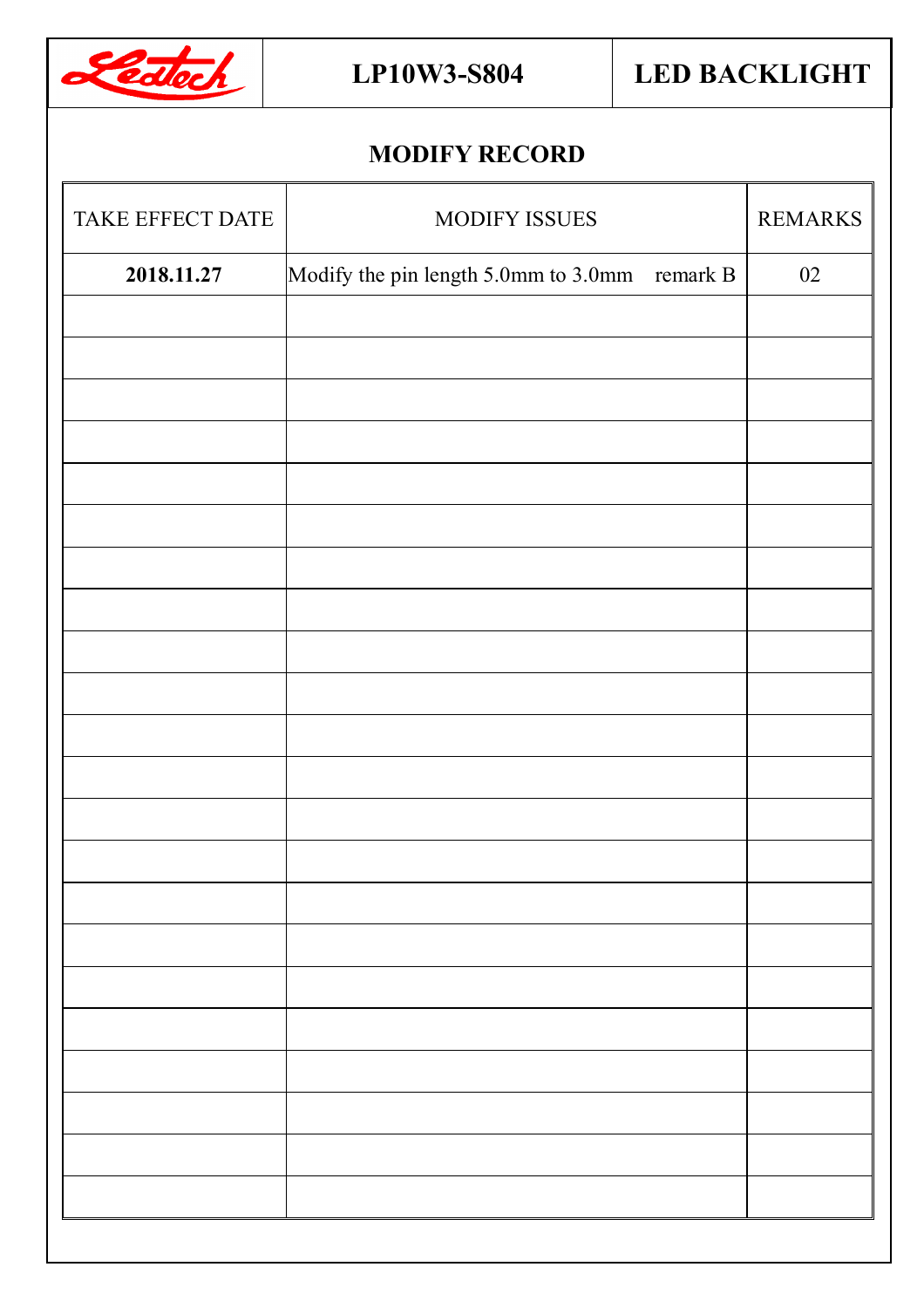

## **Dimensions**



- 1.All dimensions are in millimeters..
- 2. Tolerance is  $\pm 0.30$  mm unless otherwise noted.

 $A \rightarrow A \rightarrow R$ 

(R=49.9 OHNM)<br>Backlight :3 chip-White LED<br>(Test condition: IF=20mA, VF=10.8V(Typ)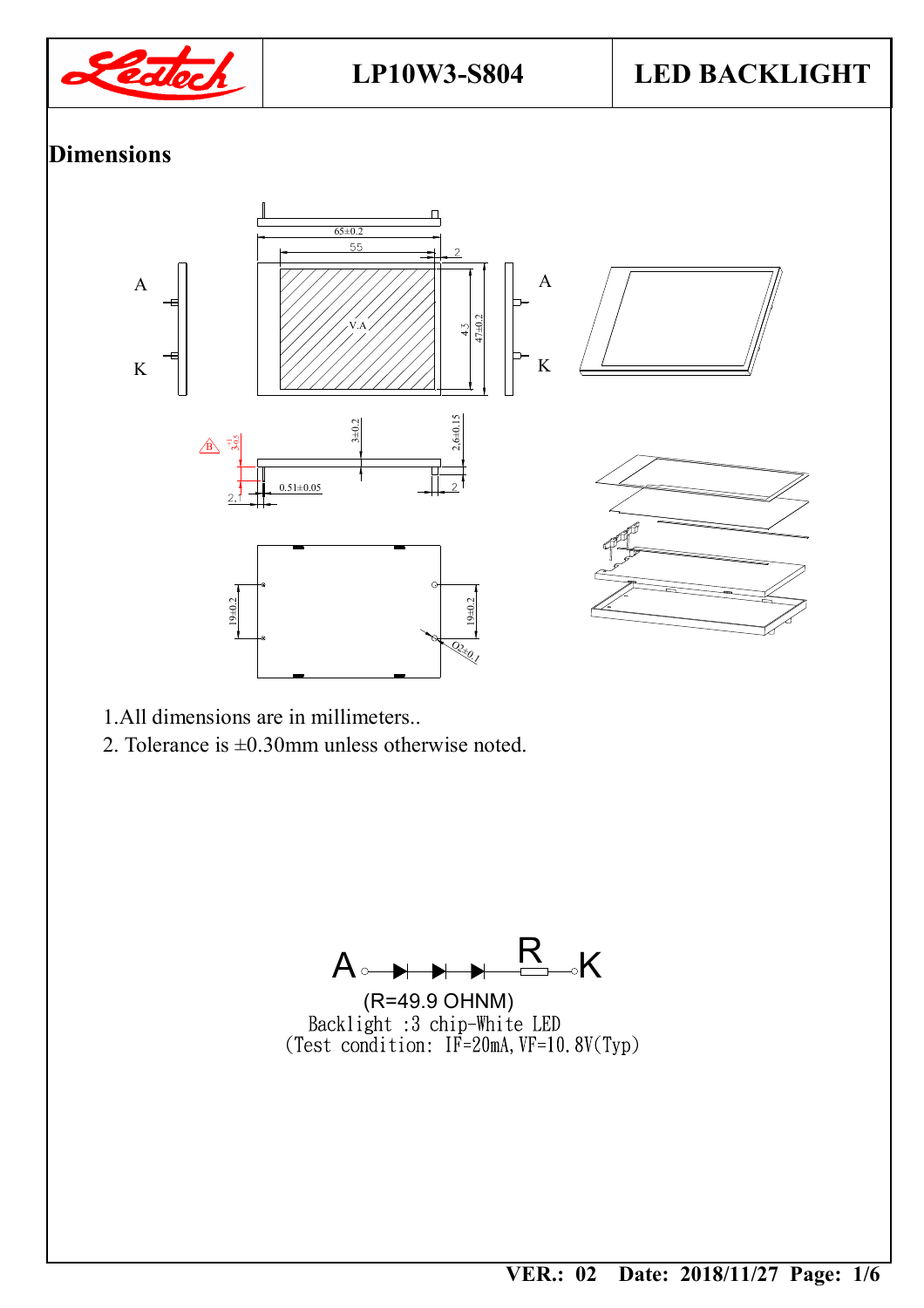

# **Description**

|             | LED Chip |                       |  |  |
|-------------|----------|-----------------------|--|--|
| Part No.    | Material | <b>Emitting Color</b> |  |  |
| LP10W3-S804 | InGaN    | White                 |  |  |

# **Absolute Maximum Ratings at Ta=25 ℃**

| Parameter                                                              | Symbol                | Rating              | Unit                |
|------------------------------------------------------------------------|-----------------------|---------------------|---------------------|
| Power Dissipation                                                      | P <sub>D</sub><br>250 |                     | mW                  |
| Pulse Current(1/10Duty Cycle,0.1ms Pulse Width.) Per LED<br><b>IFP</b> |                       | 100                 | mA                  |
| Forward Current Per LED                                                | IF                    | 25                  | mA                  |
| Reverse (Leakage) Current Per LED                                      | Ir                    | 10                  | uA                  |
| Reverse Voltage Per LED                                                | $V_{R}$               | 5                   | V                   |
| <b>Operating Temperature Range</b>                                     | Topr.                 | $-20$ to $+60$      | $^{\circ}C$         |
| <b>Storage Temperature Range</b><br>Tstg.                              |                       | $-30$ to $+70$      | $\int_{0}^{\infty}$ |
| Soldering Iron Temp. (1.6mm from seating plane)                        | 350 for 3s MAX.       | $\int_{0}^{\infty}$ |                     |
| Electrostatic discharge (ESD)                                          | 6000                  | V                   |                     |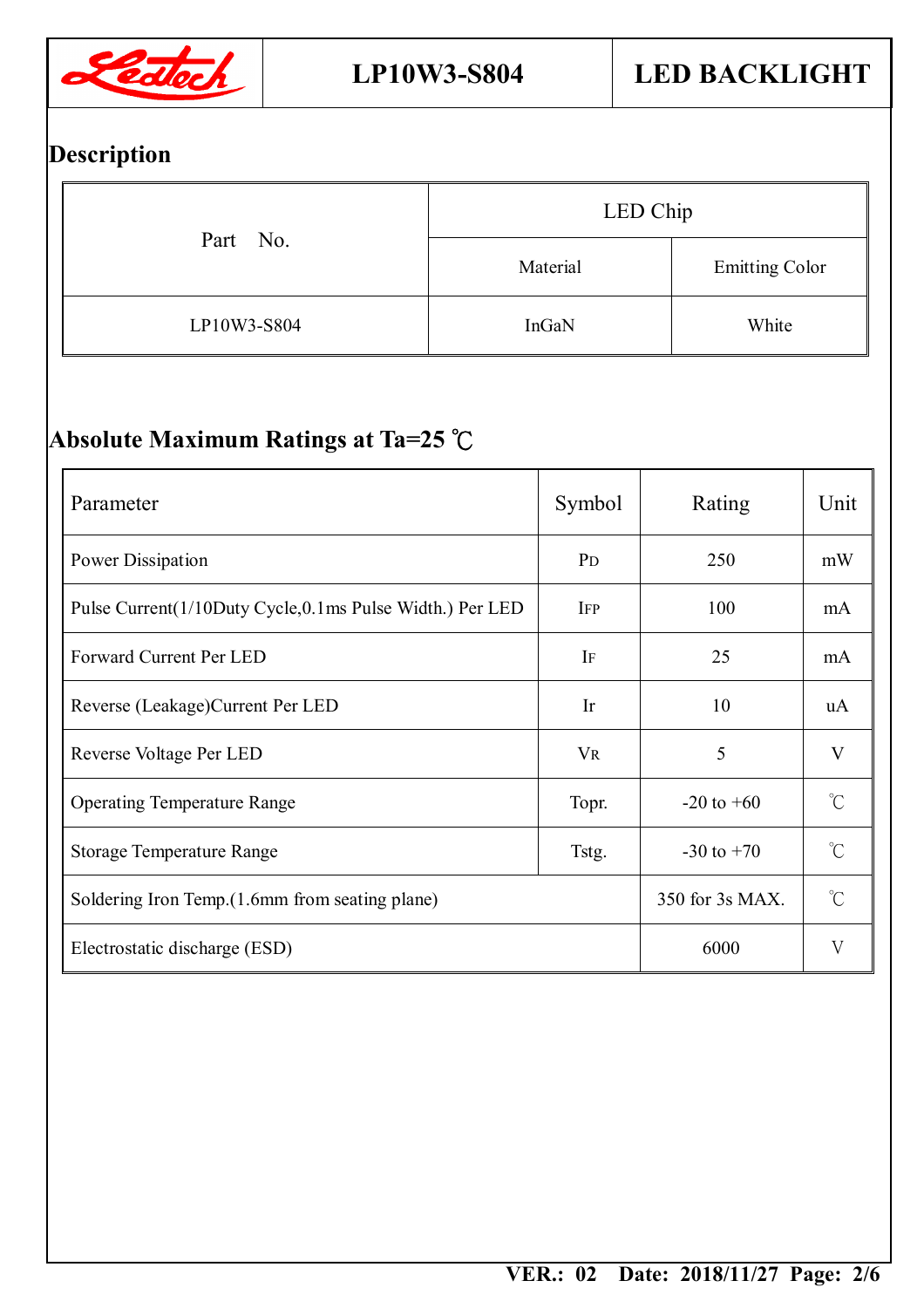

### **Electrical and Optical Characteristics:**

| Parameter                                              | Symbol | Condition  | Min. | Typ.                     | Max.           | Unit          | Remark               |
|--------------------------------------------------------|--------|------------|------|--------------------------|----------------|---------------|----------------------|
| Forward Voltage                                        | Vf     | If= $20mA$ |      | 10.8                     | 12.5           | V             | $\bigstar$ 1         |
| Luminous Intensity                                     | Iv     | If= $20mA$ | 1000 | 1200                     | ۰              |               | $\star 2\star 3$     |
| Illuminance Intensity                                  | E      | If= $20mA$ | 6400 | 7800                     |                | Lux           | $\bigstar$ 4         |
| Luminous Tolerance                                     |        | If= $20mA$ | 70   | $\overline{a}$           | $\blacksquare$ | $\frac{0}{0}$ | $\star$ 2, $\star$ 3 |
| Reverse Current Per Chip<br>(Leakage Current Per Chip) | Ir     | $Vr = 5V$  |      | $\overline{\phantom{a}}$ | 10             | $\mu$ A       |                      |
| <b>CIE</b> Chromaticity<br>Coordinates                 | X      | If= $20mA$ | 0.28 | 0.29                     | 0.36           |               |                      |
|                                                        | Y      | If= $20mA$ | 0.28 | 0.30                     | 0.36           |               |                      |

Notes: 1.Tolerance of Luminous Intensity is  $\pm 15\%$ 

#### **Remark**





#### **★1.Testing Method ★2. Brightness Measured Point**



NOTES: (1) The test equipment is "TOPCON"BM-7. Field  $(\theta) = 1^{\degree}$ 

(2)The "TOPCON"BM-7 test position of luminous intensity is B1~B5.

★3. The"TOPCON"BM-7 test ★4. Th"YFE" YF-170 test

Luminous Uniformity = B(MIN.)  $\times100\%$ B(MAX.)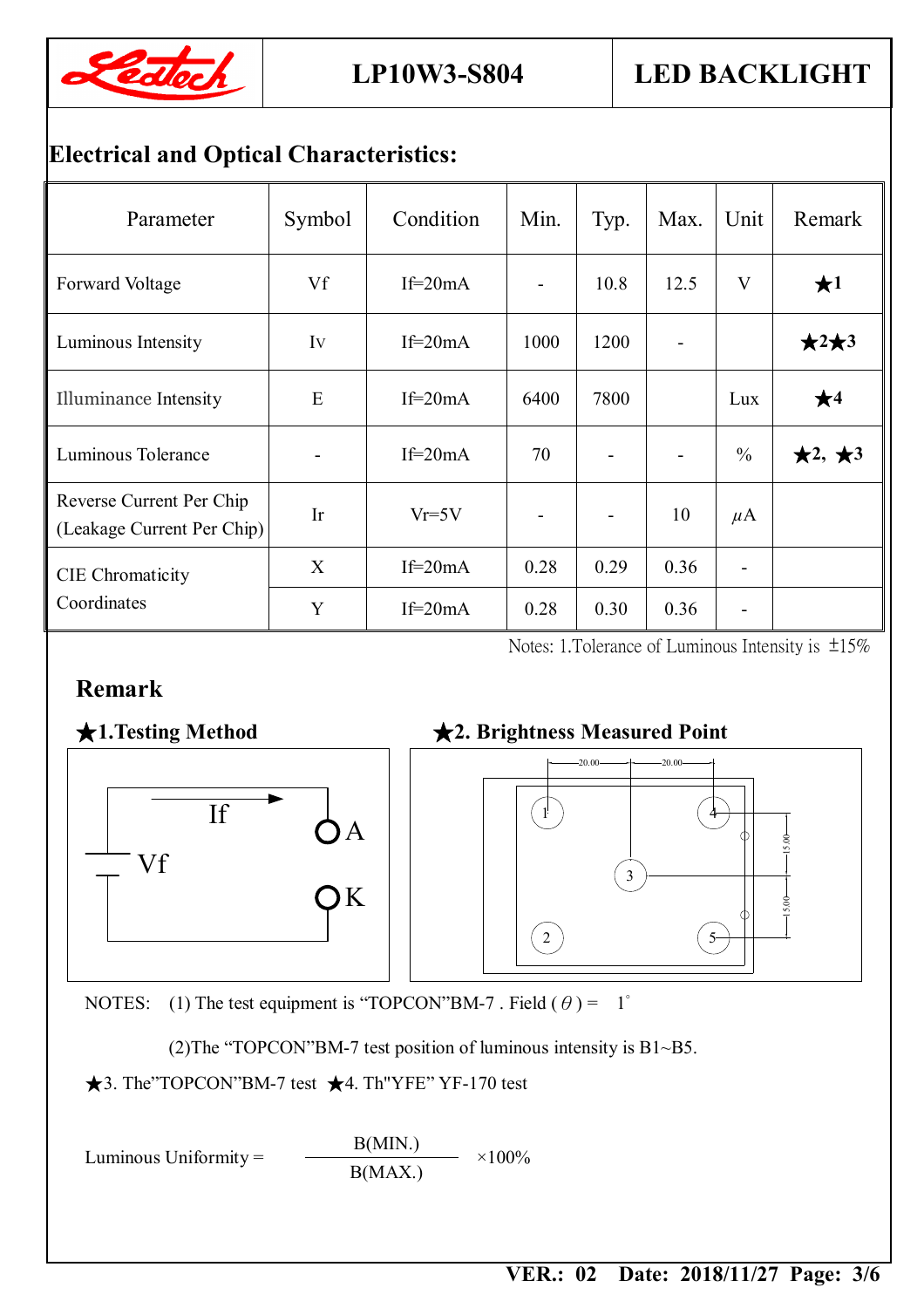

#### **Luminous Intensity Test Data:**

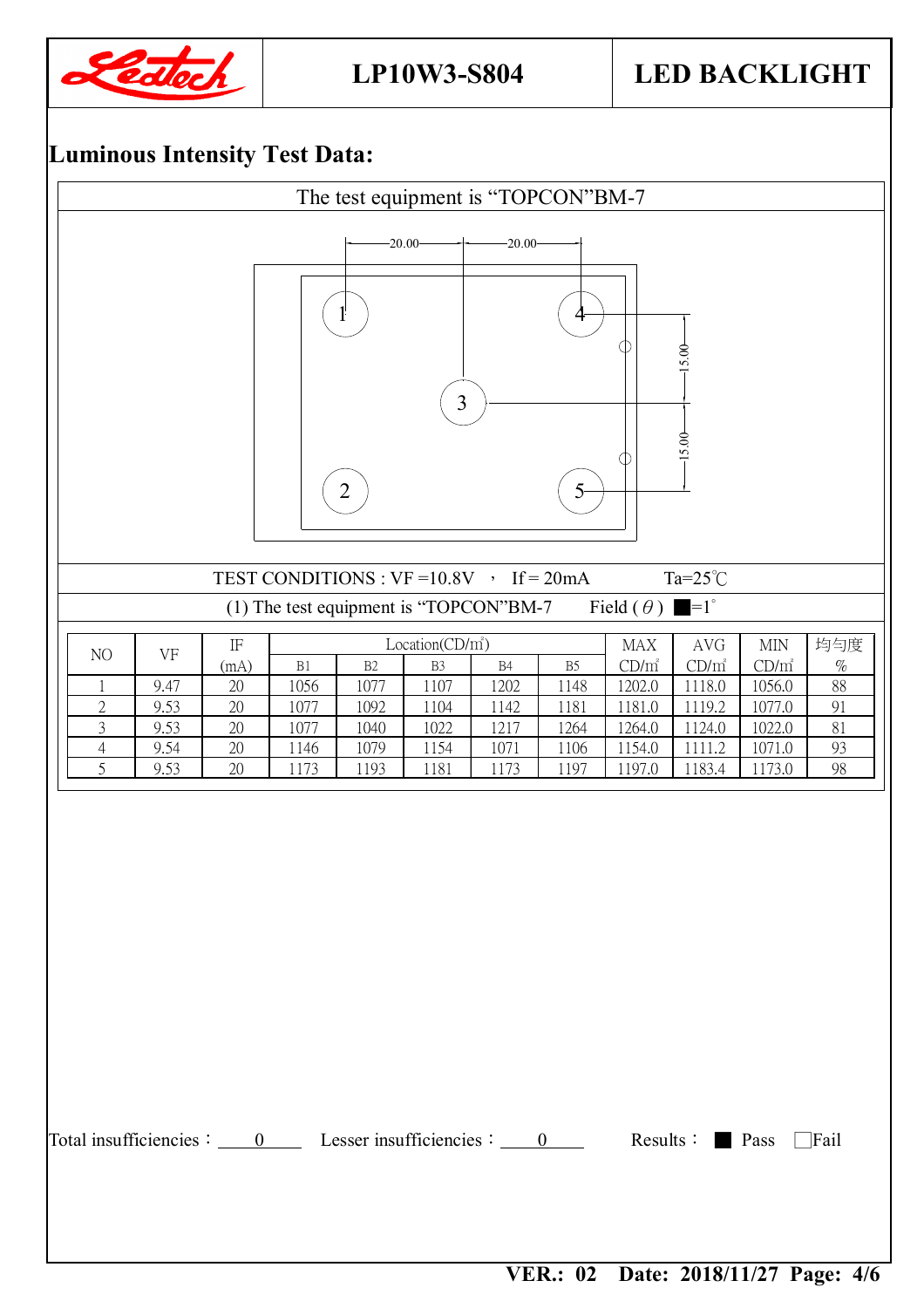